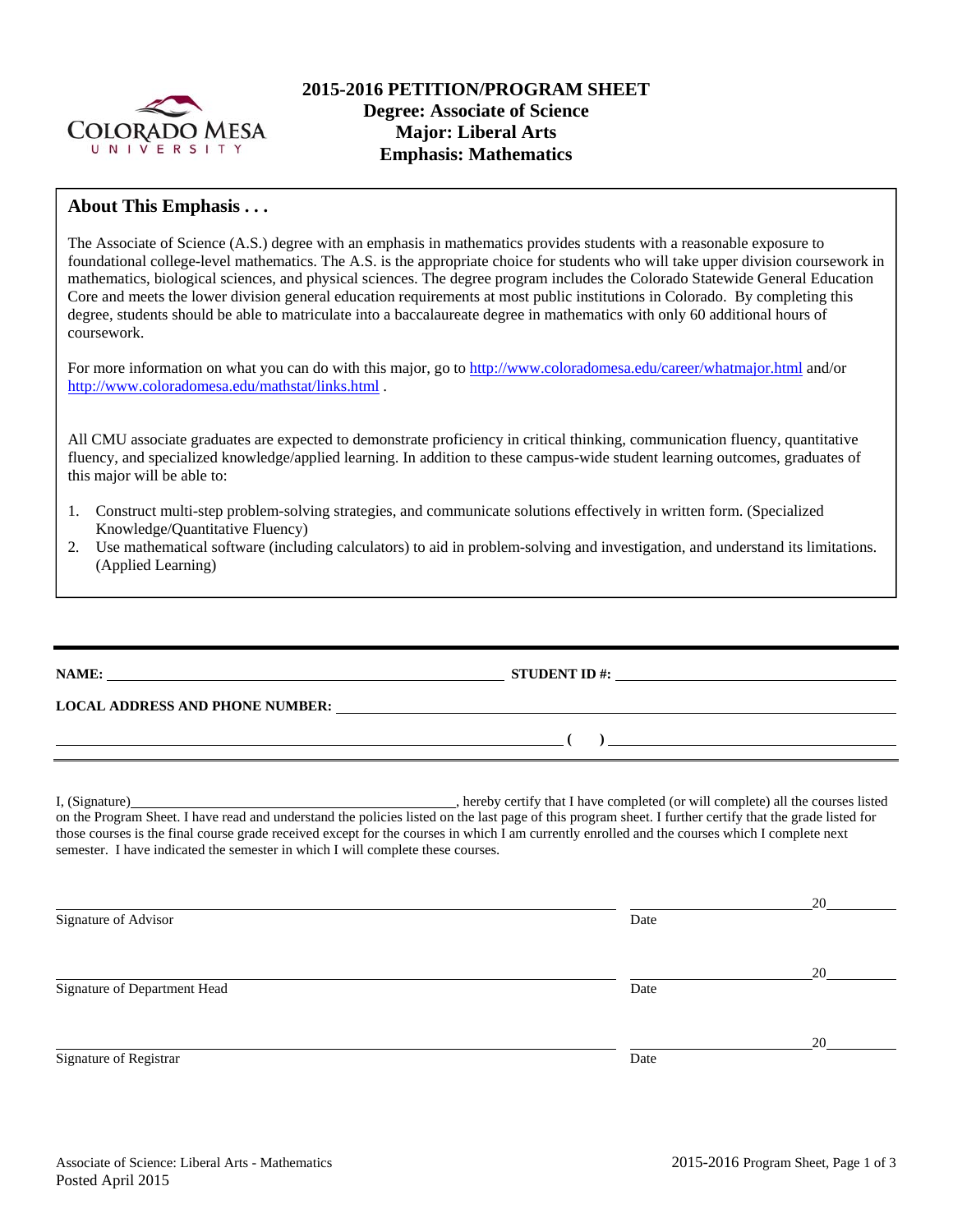#### **DEGREE REQUIREMENTS:**

- Minimum of 60 semester hours total (A minimum of 15 of the final 30 semester hours of credit at CMU).
- Pre-collegiate courses (usually numbered below 100) cannot be used for graduation.
- 2.50 cumulative GPA or higher in all CMU coursework
- No more than one "D" may be used in the Mathematics area of emphasis and a grade point average of 2.5 or higher must be maintained for all coursework toward the major content area.
- A grade of "C" or higher must be earned in all Essential Learning courses in order to be accepted for the transfer under the Core Transfer Agreements.
- A student must follow the CMU graduation requirements either from 1) the program sheet for the major in effect at the time the student officially declares a major; or 2) a program sheet for the major approved for a year subsequent to the year during which the student officially declares the major and is approved for the student by the department head. Because a program may have requirements specific to the degree, the student should check with the faculty advisor for additional criteria. It is the student's responsibility to be aware of, and follow, all requirements for the degree being pursued. Any exceptions or substitutions must be approved by the student's faculty advisor and Department Head.
- When filling out the program sheet a course can be used only once.
- See the "Undergraduate Graduation Requirements" in the catalog for additional graduation information.

**ESSENTIAL LEARNING REQUIREMENTS** (31 semester hours) See the current catalog for a list of courses that fulfill the requirements below. If a course is on the Essential Learning list of options and a requirement for your major, you must use it to fulfill the major requirement and make a different selection within the Essential Learning requirement. The Essential Learning capstone course and co-requisite Essential Speech course (required for bachelor's degrees) cannot be used as options for the below requirements.

| Course No Title                                                                                                                                                                                                                | Sem.hrs Grade Term |  |
|--------------------------------------------------------------------------------------------------------------------------------------------------------------------------------------------------------------------------------|--------------------|--|
| <b>English</b> (6 semester hours, must receive a grade of "C" or better and<br>must be completed by the time the student has 60 semester hours.)<br><b>ENGL 111 English Composition</b><br><b>ENGL 112 English Composition</b> | 3                  |  |

**Math** MATH (3 semester hours, must receive a grade of "C" or better, must be completed by the time the student has 60 semester hours.) MATH 119 Precalculus Mathematics **OR** 5\* \_\_\_\_\_ \_\_\_\_\_\_\_\_

MATH 151 Calculus I

\*3 credits apply to the Essential Learning requirements and 2 credits apply to elective credit

Course No Title Sem.hrs Grade Term

#### **Social and Behavioral Sciences** (6 semester hours)

\_\_\_\_\_\_ \_\_\_\_ \_\_\_\_\_\_\_\_\_\_\_\_\_\_\_\_\_\_\_\_\_\_\_\_ \_\_\_\_ \_\_\_\_\_ \_\_\_\_\_\_\_\_ \_\_\_\_\_\_ \_\_\_\_ \_\_\_\_\_\_\_\_\_\_\_\_\_\_\_\_\_\_\_\_\_\_\_\_ \_\_\_\_ \_\_\_\_\_ \_\_\_\_\_\_\_\_

**Humanities** (3 semester hours)

**Natural Sciences** (7 semester hours, one course must include a lab)

\_\_\_\_\_\_ \_\_\_\_ \_\_\_\_\_\_\_\_\_\_\_\_\_\_\_\_\_\_\_\_\_\_\_\_ \_\_\_\_ \_\_\_\_\_ \_\_\_\_\_\_\_\_

\_\_\_\_\_\_ \_\_\_\_ \_\_\_\_\_\_\_\_\_\_\_\_\_\_\_\_\_\_\_\_\_\_\_\_ \_\_\_\_ \_\_\_\_\_ \_\_\_\_\_\_\_\_ \_\_\_\_\_\_ \_\_\_\_ \_\_\_\_\_\_\_\_\_\_\_\_\_\_\_\_\_\_\_\_\_\_\_\_ \_\_\_\_ \_\_\_\_\_ \_\_\_\_\_\_\_\_

\_\_\_\_\_\_ \_\_\_\_ \_\_\_\_\_\_\_\_\_\_\_\_\_\_\_\_\_\_\_\_\_\_\_\_ \_\_\_\_ \_\_\_\_\_ \_\_\_\_\_\_\_\_

 $\_\_\_L$ 

**History** (3 semester hours) HIST \_\_\_\_ \_\_\_\_\_\_\_\_\_\_\_\_\_\_\_\_\_\_\_\_\_\_\_\_ \_\_\_\_ \_\_\_\_\_ \_\_\_\_\_\_\_\_

**Fine Arts** (3 semester hours)

**WELLNESS REQUIRMENT** (2 semester hours) KINE 100 Health and Wellness 1 KINA  $1$   $1$ 

### **MATHEMATICS EMPHASIS REQUIREMENTS**

(15-21 semester hours)

| <b>Core Classes</b>                                                |                               |        |  |  |
|--------------------------------------------------------------------|-------------------------------|--------|--|--|
| MATH 151* Calculus I                                               |                               | 5      |  |  |
| <b>MATH 152</b>                                                    | Calculus II                   | 5      |  |  |
| MATH 253 Calculus III                                              |                               | 4      |  |  |
| <b>MATH 260</b>                                                    | <b>Differential Equations</b> |        |  |  |
|                                                                    | <b>OR</b>                     | 3 or 4 |  |  |
| <b>MATH 236</b>                                                    | Differential Equations and    |        |  |  |
|                                                                    | Linear Algebra                |        |  |  |
| <b>STAT 200</b>                                                    | Probability and Statistics    |        |  |  |
| *If MATH 151 is used to satisfy the Mathematics Essential Learning |                               |        |  |  |

Requirement, only 15 semester hours are required for the emphasis.

**Electives** (6-12 Semester Hours) Any college level undergraduate courses. Recommended: MATH 240 Introduction to Advanced Mathematics or CSCI 111 Computer Science 1-Foundations. \*MATH 119 Precalculus Mathematics

\_\_\_\_\_\_ \_\_\_\_ \_\_\_\_\_\_\_\_\_\_\_\_\_\_\_\_\_\_\_\_\_\_\_\_ \_\_\_\_ \_\_\_\_\_ \_\_\_\_\_\_\_\_ \_\_\_\_\_\_ \_\_\_\_ \_\_\_\_\_\_\_\_\_\_\_\_\_\_\_\_\_\_\_\_\_\_\_\_ \_\_\_\_ \_\_\_\_\_ \_\_\_\_\_\_\_\_

| <b>OR</b><br>$\sim$ $\sim$ $\sim$ $\sim$ |  |  |
|------------------------------------------|--|--|
| *MATH 151 Calculus I                     |  |  |
|                                          |  |  |